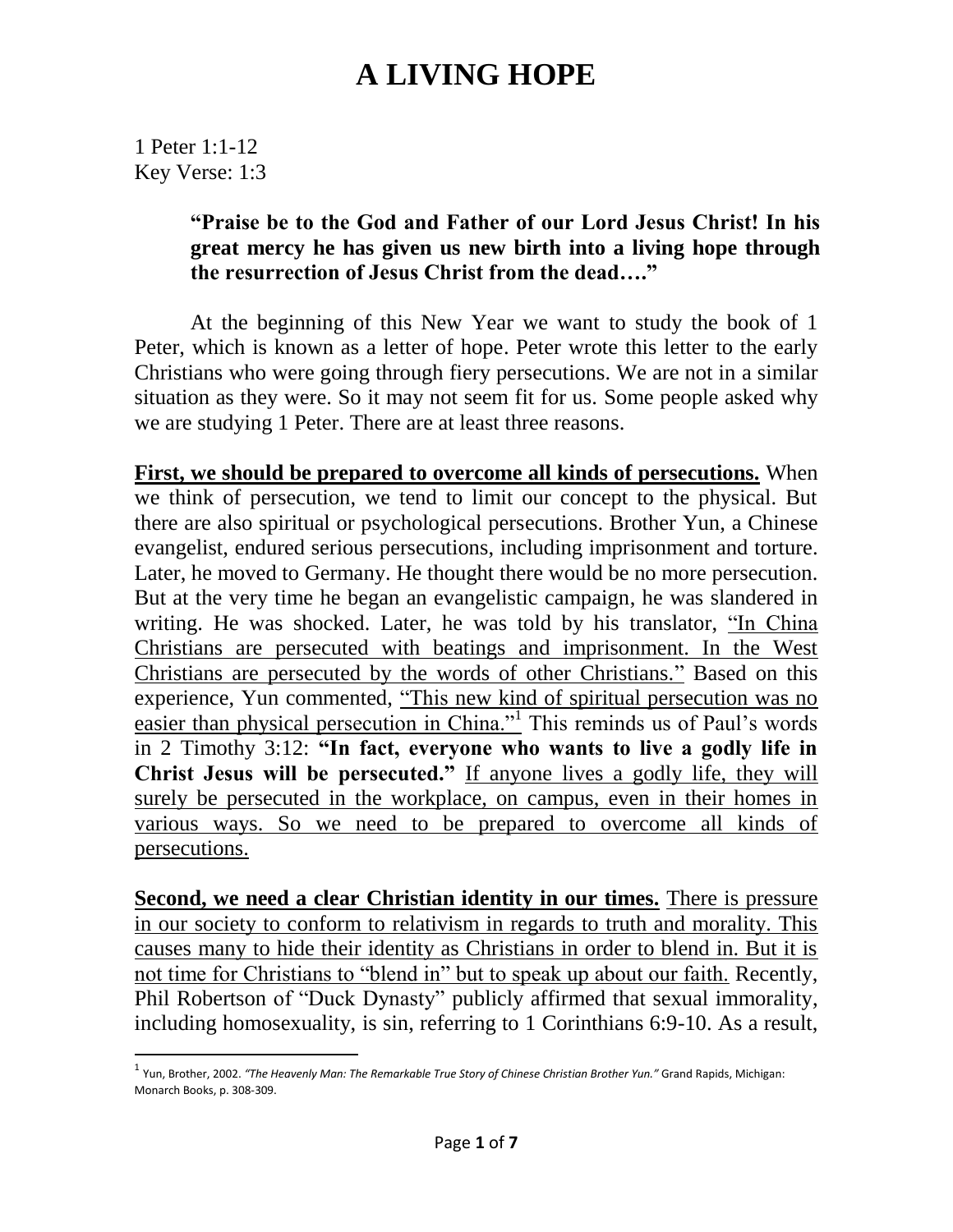the A  $\&$  E network decided to cancel his television show. At that time many Christians expressed their support of Robertson, giving 1.5 million "likes" on Facebook. Within nine days the network executives reversed their decision and reinstated the show. This reveals that it is not easy to live with a clear Christian identity in our times. But it is most important to do so.

**Third, we should not be deceived by false hope, but hold to the living hope.** We human beings must have some kind of hope. The question is, "What kind of hope do we have?" Many people are deceived by the glittering things of this world and set their hopes accordingly. These hopes mislead them and bring misery. How can we not be deceived by these false hopes? We need to have a living hope in God. Through 1 Peter Bible study let's learn the meaning of our sufferings, have a clear identity as Christians, and fill our hearts with living hope in God.

In today's passage Peter encourages scattered Christians, who were suffering for the sake of Christ. In his greeting, he proclaimed how God saved us (1-2). And he praised God for giving us new birth into a living hope (3-5). Then he taught the meaning of suffering in all kinds of trials (6-12).

#### **I. How God saved us (1-2)**

Peter introduces himself as an apostle of Jesus Christ (1a). He was Jesus' top disciple among the Twelve whom Jesus had appointed as apostles. Everyone acknowledged his apostleship. So he did not need to defend it, as Paul did. Then he addressed his recipients: "God's elect" and "exiles." To God they were precious, but the world regarded them as nobodies. When they believed in Jesus they were rejected, marginalized and scattered by persecution throughout the provinces of Pontus, Galatia, Cappadocia, Asia and Bithynia (1b). They had been outcast from their societies and were living as foreigners. But how did Peter see them? Verse 2a says, **"…who have been chosen according to the foreknowledge of God the Father, through the sanctifying work of the Spirit, to be obedient to Jesus Christ and sprinkled with his blood."** Peter saw that they were precisely where God wanted them to be to carry out his great purpose. In verse 2, Peter explains the work of the Triune God in salvation. Before we had done anything, good or bad, God chose us according to his sovereignty based on his grace alone. God gave his one and only Son Jesus, who shed his blood for our sins. The Holy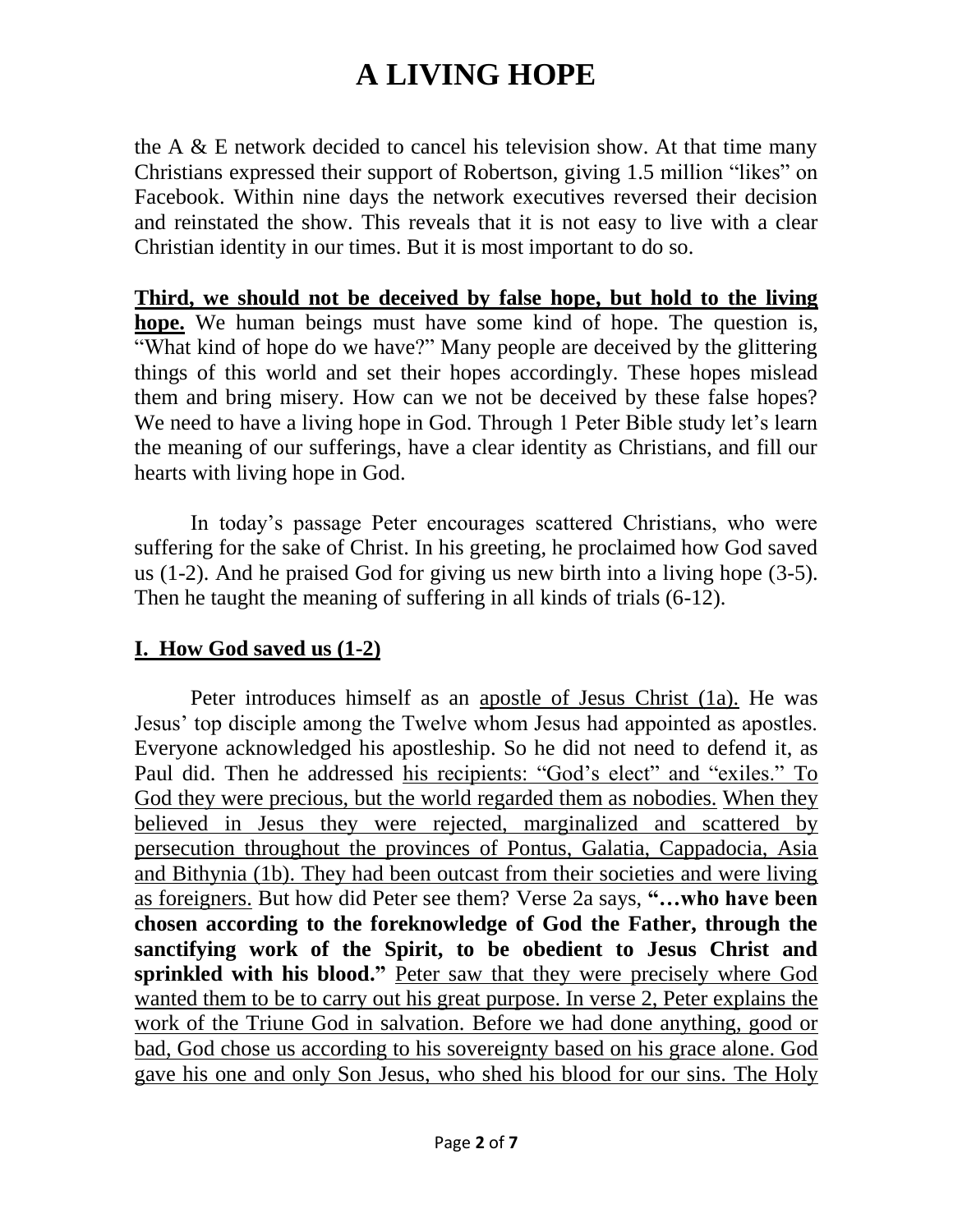Spirit sanctifies us and leads us to obedience to Jesus. Peter greeted them: **"Grace and peace be yours in abundance"** (2b).

#### **II. Praise be to God! (3-12)**

In verse 3, Peter burst forth: **"Praise be to the God and Father of our Lord Jesus Christ!"** Why did Peter begin his letter to suffering Christians by praising God instead of sympathizing with them? It was because his mind was not consumed by their problems, but he was deeply aware of God and what he had done. What were his praise topics?

**First, he praised God for giving us new birth (3).** Who is God? God is the Father of our Lord Jesus Christ. Jesus Christ is our Lord, so God is our Father also. Jesus said to his disciples: **"I am ascending to my Father and to your Father…"** (Jn 20:17b). Now we can call God the Creator **"our Father."** What has our Father done for us? **"In his great mercy he has given us new birth into a living hope through the resurrection of Jesus Christ from the**  dead" (3). Because of our sins we were cut off from God and lost the source of life. We were doomed to die and suffer eternal punishment. We had no hope. But when we accept Jesus as our Savior, he gives us new birth into eternal life. **"…if anyone is in Christ, the new creation has come: The old has gone, the new is here!"** (2 Cor 5:17) When we are born again we enter a new world. It is like going from the darkness into the light, from prison to freedom, from sorrow to joy, from fatalistic defeat to hope and victory. It is because God's seed of new life is planted in our hearts and begins to grow. God's seed of new life has power to transform any sinsick person into a child of God in the image of Jesus. Praise God for giving us this new birth!

**Second, he praised God for giving us a living hope (3-5).** New birth has many implications. But Peter emphasizes the result of having a living hope. Peter liked the word "living." He repeats it in this letter: "living hope," "living and enduring word of God," "living Stone" and "living stones" (1:3,23; 2:4,5). What does it mean to have a living hope? A living hope is in contrast to a dead hope or a false hope. A living hope is vibrant, dynamic and lifegiving. It fills us with joy and strength that enables us to overcome all kinds of hardships. Living hope is not a theory or illusion that does not affect our practical lives. Rather, it is real and effective; we begin to experience in our hearts what is to come, even while living in this world. Living hope shapes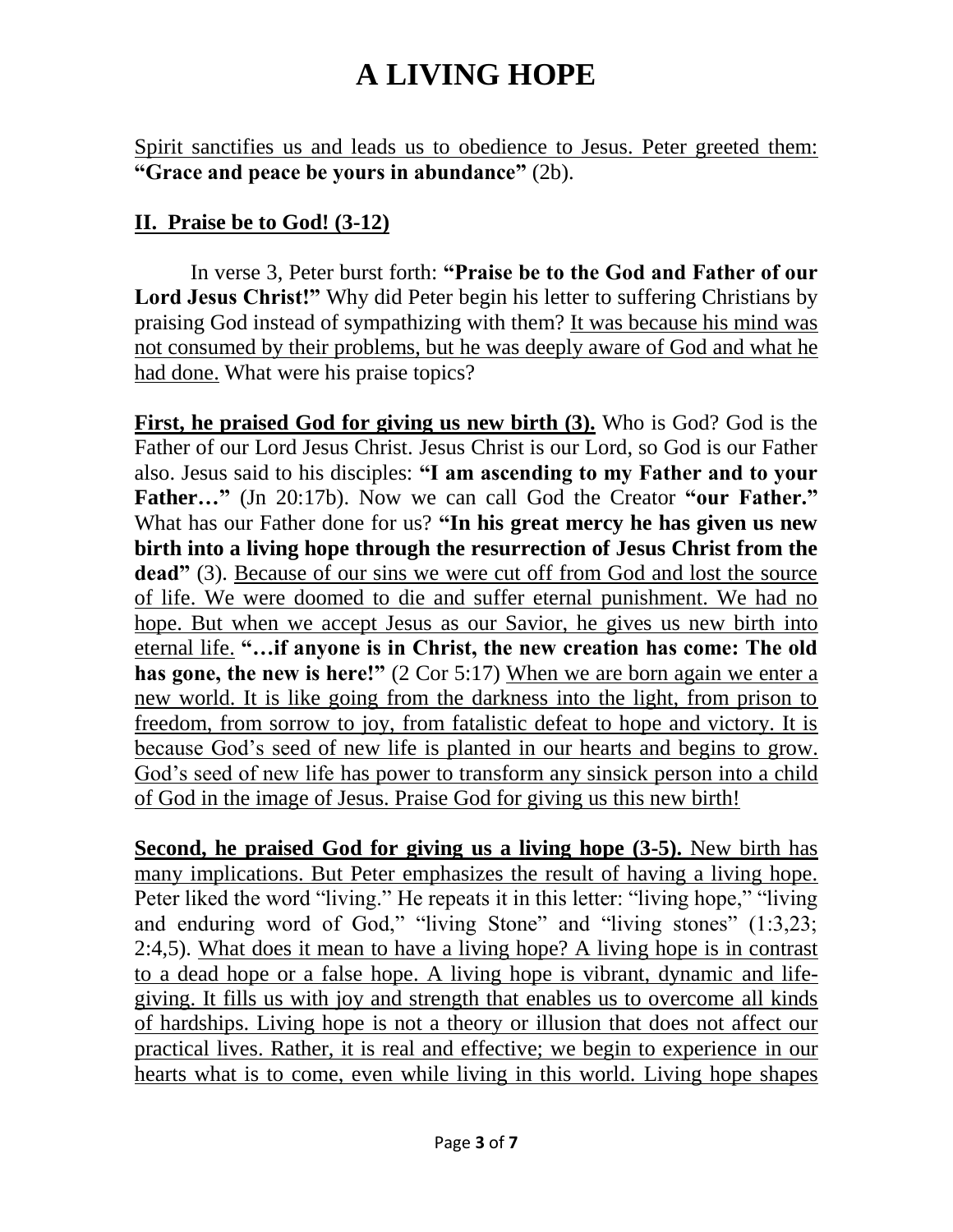our character, value system and lifestyle. It does not disappoint us because it is based on God's promise and power, revealed when he raised Jesus from the dead as the first fruit of all believers (1 Cor 15:20). It is an unshakable hope which resides in our deep inner being. No one can snatch it away.

Verse 4 describes the contents of this hope. It says, **"…and into an inheritance that can never perish, spoil or fade. This inheritance is kept in heaven for you."** An inheritance is a passing of wealth at the time of death, generally from parents to their children. It is based more on relationship than on the merits of the inheritor. In the Old Testament God gave the Promised Land as the inheritance of Israel. But this pointed to an inheritance that was even greater, one reserved in heaven for those who live by faith, like Abraham. Hebrews 11:9-10 says of him, **"By faith he made his home in the promised land like a stranger in a foreign country; he lived in tents as did Isaac and Jacob, who were heirs with him of the same promise. For he was looking forward to the city with foundations, whose architect and builder is God."** When we have God's inheritance in our hearts, we are rich, and we lack nothing. God himself is our reward (Gen 15:1). God is able to do immeasurably more than all we can ask or imagine, according to his power that is at work within us (Eph 3:20). God is able to bless us abundantly, so that in all things, at all times, having all that we need, we will abound in every good work (2 Cor 9:8). We will never lose this inheritance because it is kept in heaven by God's power (4b). Gaining this inheritance is more certain than withdrawing money from a bank. It is untouched by death, unstained by evil, and unimpaired by time. While we live in this world, God shields us by his power until Jesus comes again (5). All we have to do is keep our faith.

There is a great contrast between inheritance in heaven and on earth. Earthly inheritances perish, spoil and fade. Trying to hold on to them causes stress, anxiety and fear. They become catalysts of greed and envy that break relationships. Many people have been deceived by false hope in earthly things and it has led to their ruin and misery. For decades many held on to the American Dream<sup>2</sup>. They worked hard for a better life economically and socially. But family relationships have become very dysfunctional, and most people struggle just to survive. Many college grads live with their parents

 $\overline{a}$ 

<sup>&</sup>lt;sup>2</sup> http://222.truth-out.org/news/item/16291-the-american-dream-is-dead.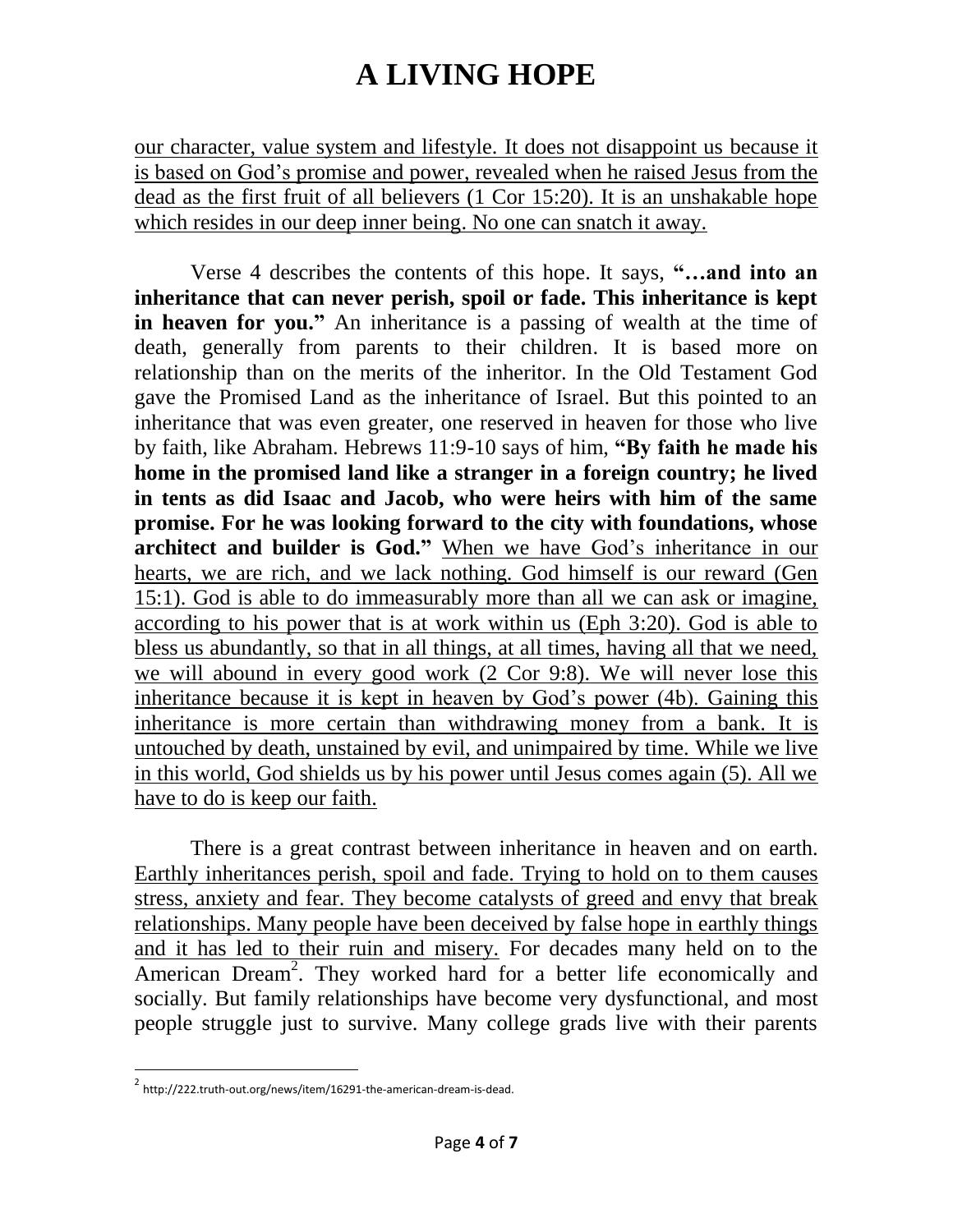against the wishes of both. The American Dream is over. In the days of silver mining, there lived a beautiful and artistic woman named Baby Doe Tabor. When her husband proved unfaithful, she divorced him and married a rich mine owner in Cripple Creek, Colorado named Horace Tabor. They enjoyed the high life for a while and she became known as the best dressed woman in the West. But a turn of fortune led to the sudden demise of Mr. Tabor. He lost his wealth and then his health. Near death, he told Baby Doe to "hold on to the Matchless mine…it will make millions…." She did for 35 years. But it produced nothing. In the end, she died in a cold, lonely shack without any money or friends. She confessed that she had lived a life of vanity. This can be the story of anyone who puts their hope in earthly things.

On the other hand, those who put their hope in the inheritance in heaven find the deeper meaning of life and can freely use their resources for a better purpose. They are generous and willing to share. They are rich in good deeds. In this way they lay up treasure for themselves as a firm foundation for the coming age (1 Tim 6:18-19). They leave a good legacy for their descendants. John D. Rockefeller left this testimony: "I had to begin work as a small boy to help support my mother. My wages started at \$1.50 per week. I took the first \$1.50 home to my mother. She held the money in her lap and explained that she would be happy if I would give a tenth of it to the Lord. I did, and from that week until this day I have tithed every dollar God has entrusted to me."<sup>3</sup> At age 53, he was the richest man on earth and the world's only billionaire. Then he developed a sickness called "alopecia." He lost all his hair and became like a mummy. His weekly income was one million dollars, but he digested only milk and crackers. He could not sleep, stopped smiling, and enjoyed nothing in life. The doctors predicted he would not live over one year. At this critical moment, he realized that he "could not take one dime into the next world." A living hope in the kingdom of God sprouted in his heart. He began to help churches and the needy, donating \$550 million. He established the Rockefeller Foundation which discovered penicillin. He began to sleep well, eat and enjoyed life to the age of 98.

Those who hope in heaven give generously not only of their money, but of their youth, time, energy and talents. Many among us put their hope in God in their college days and lived sacrificially for his world mission purpose.

 $\overline{a}$ 

<sup>3</sup> http://222.library.generousgiving.org/articles/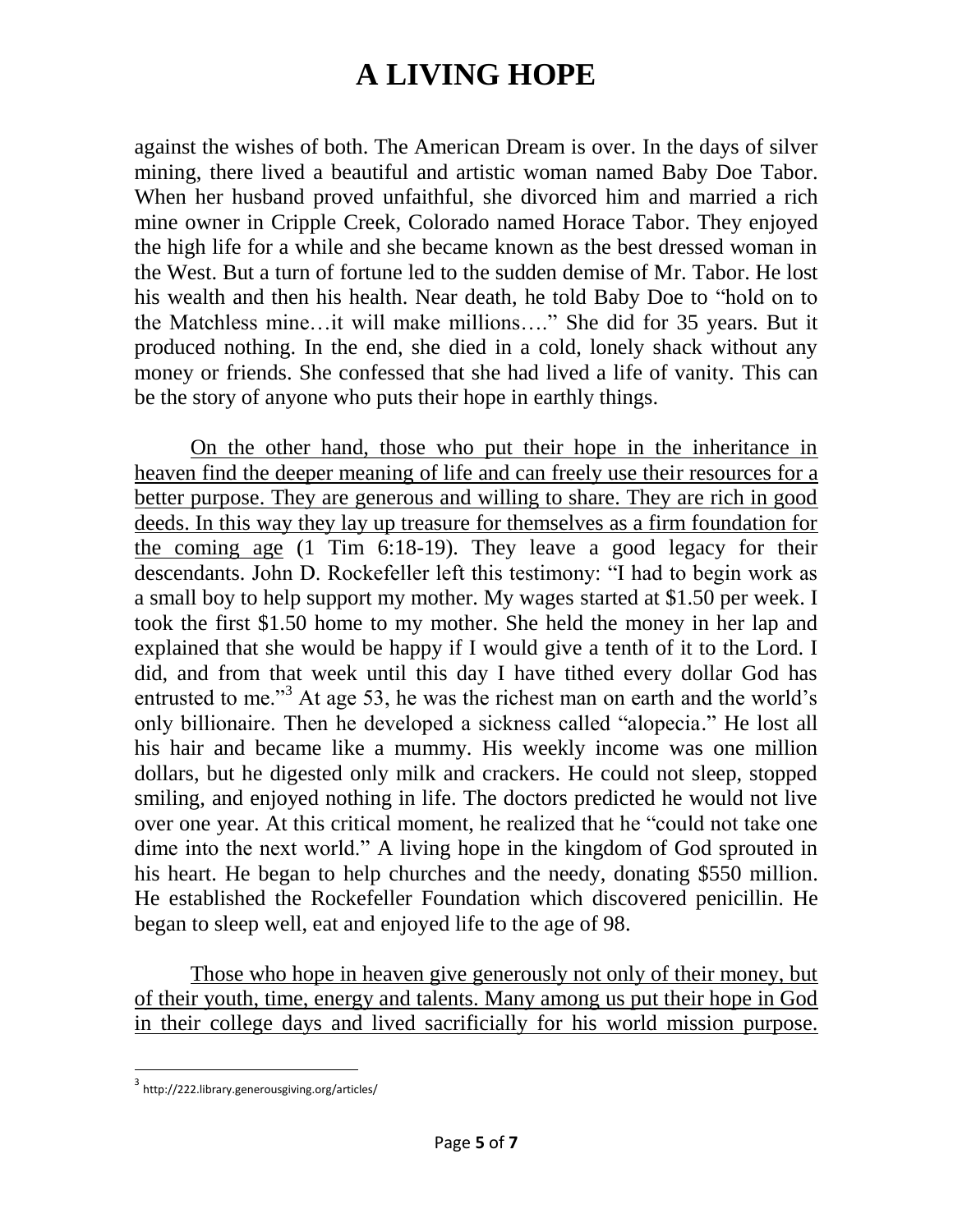Many left promising careers with high salaries in their home country to live poorly and preach the gospel in other nations. They had to start on the bottom of society delivering pizzas or newspapers, or even as chicken killers. After establishing fruitful ministries, they could have enjoyed retirement. Instead, they went out again as silver missionaries. How could they do that? It is because they have a living hope in the kingdom of God in their hearts. This living hope enables us to overcome all kinds of hardship and to sacrifice comforts for Christ and his kingdom. At this moment, let's ask ourselves, "What is my hope?" Is it the living hope in God, or something else? Let's pray to rekindle living hope in the kingdom of God in our hearts.

**Third, he praised God for using trials to refine our faith (6-12).** When we reflect on what God has done for us, we can greatly rejoice in the midst of all kinds of trials (6). These trials last for "a little while," but the inheritance we have in heaven endures forever. Moreover, God uses these trials for our good. Verse 7 says, **"These have come so that the proven genuineness of your faith—of greater worth than gold, which perishes even though refined by fire—may result in praise, glory and honor when Jesus Christ is revealed."** Before knowing Jesus, trials were nothing to us but meaningless sufferings. Not only did they bring pain, they could destroy our minds and character. So we tried to avoid them at any cost. But when we face trials in Jesus, we can find great meaning in them. Peter uses the analogy of refining gold. Gold is taken from the ground in the form of ore which also contains many other elements. This ore must go through a fiery refining process which destroys everything but the gold. The refining fire must be extremely hot, over 6,000 degrees Fahrenheit. On average, out of one million grams of ore, refiners can expect about 1-2 grams of gold. Fire does not destroy the gold; it only removes the impurities. Likewise, persecution does not destroy the life of God in Christians. But it does purge away all that is dirty and impure, such as false hopes and our sinful nature. So these trials should not surprise us or cause us to doubt God's love. Rather, they purify our faith and strengthen us and shape godly character (Ro 5:3-5). It is noteworthy that gold will eventually perish; but our faith never will. Rather, it will result in praise, glory and honor when Jesus Christ is revealed. Why is genuine faith so valuable and precious? It is because it produces love and joy within us. Verses 8-9 say, **"Though you have not seen him, you love him; and even though you do not see him now, you believe in him and are filled with an inexpressible and glorious joy, for you are receiving the end result of**